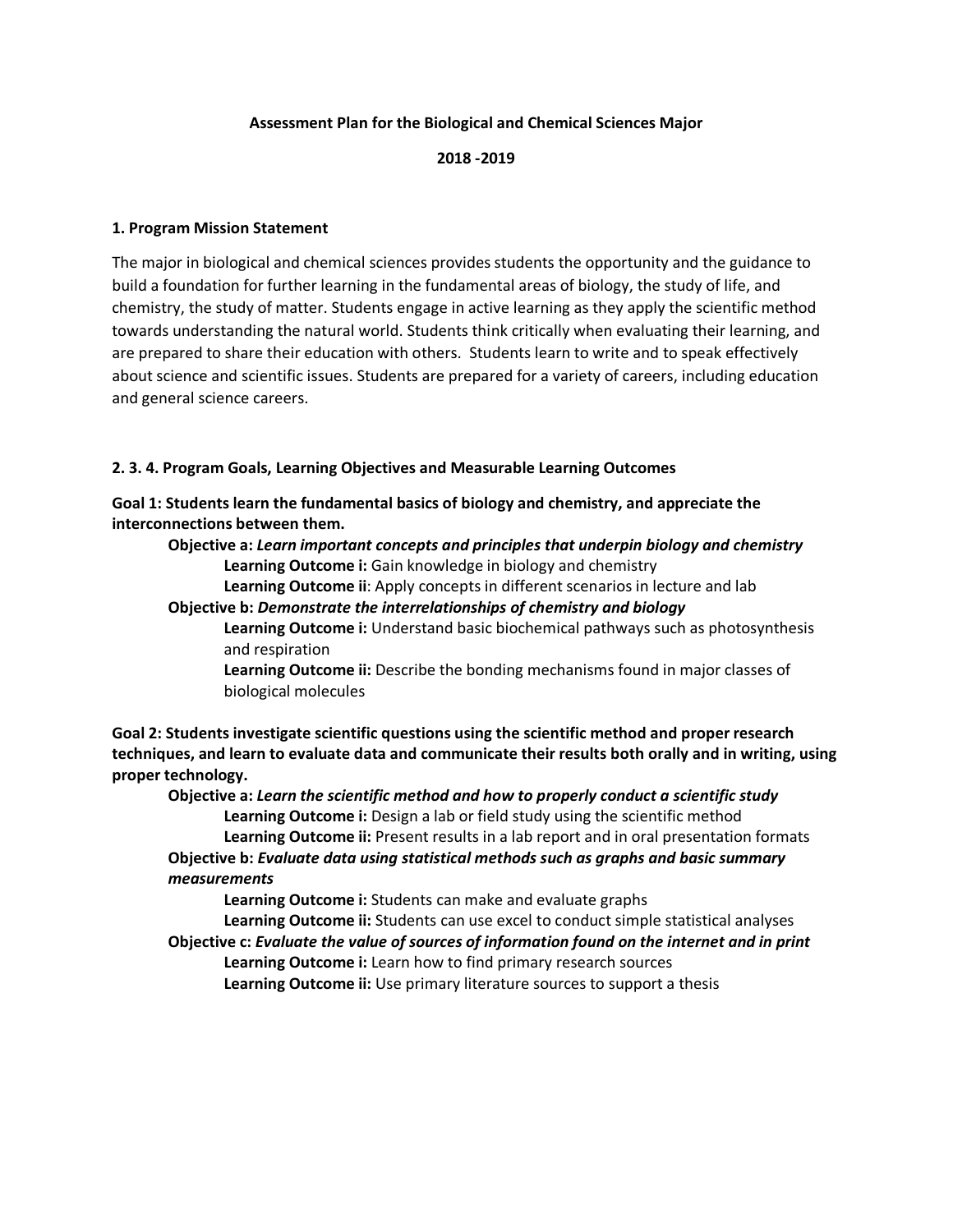# **Goal 3: Students critically evaluate issues relating to science in society. Objective a:** *Investigate how science is important to society* **Learning Outcome i:** Learn the importance of science to our everyday lives **Learning Outcome ii:** Discuss current scientific discoveries

**Goal 4: Students learn the value of science in the liberal arts and for lifelong learning. Objective a:** *Understand the value of diverse perspectives in scientific study* **Learning Outcome i:** Group work where students interact with their peers **Learning Outcome ii:** Learn to be creative in scientific investigations

# **5. Means of Assessment of Outcomes**

| Goal        | Objective                                                                                                            | Outcome      | How        | Measurement | <b>Success</b> | Data      |
|-------------|----------------------------------------------------------------------------------------------------------------------|--------------|------------|-------------|----------------|-----------|
|             |                                                                                                                      |              | Outcome is | Tool        | Criteria       | Locati    |
|             |                                                                                                                      |              | Measured   |             |                | <b>on</b> |
| $\mathbf 1$ |                                                                                                                      |              |            |             |                |           |
|             | Students learn the fundamental basics of biology and chemistry, and appreciate the<br>interconnections between them. |              |            |             |                |           |
|             |                                                                                                                      |              |            |             |                |           |
|             |                                                                                                                      |              |            |             |                |           |
|             | a. Learn                                                                                                             | i. Gain      | Exams and  | Locally     | 100% of        | Fac       |
|             | important                                                                                                            | knowledge in | homework   | Developed   | students to    | ulty      |
|             | concepts and                                                                                                         | biology and  | questions  | Rubrics     | score at or    | files     |
|             | principles that                                                                                                      | chemistry    |            |             | above C        |           |
|             | underpin                                                                                                             |              |            |             | level; 70%     |           |
|             | biology and                                                                                                          |              |            |             | at or above    |           |
|             | chemistry                                                                                                            |              |            |             | B level;       |           |
|             |                                                                                                                      |              |            |             | 30% at or      |           |
|             |                                                                                                                      |              |            |             | above A        |           |
|             |                                                                                                                      |              |            |             | level          |           |
|             |                                                                                                                      |              |            |             |                |           |
|             |                                                                                                                      |              |            |             |                |           |
|             |                                                                                                                      |              |            |             |                |           |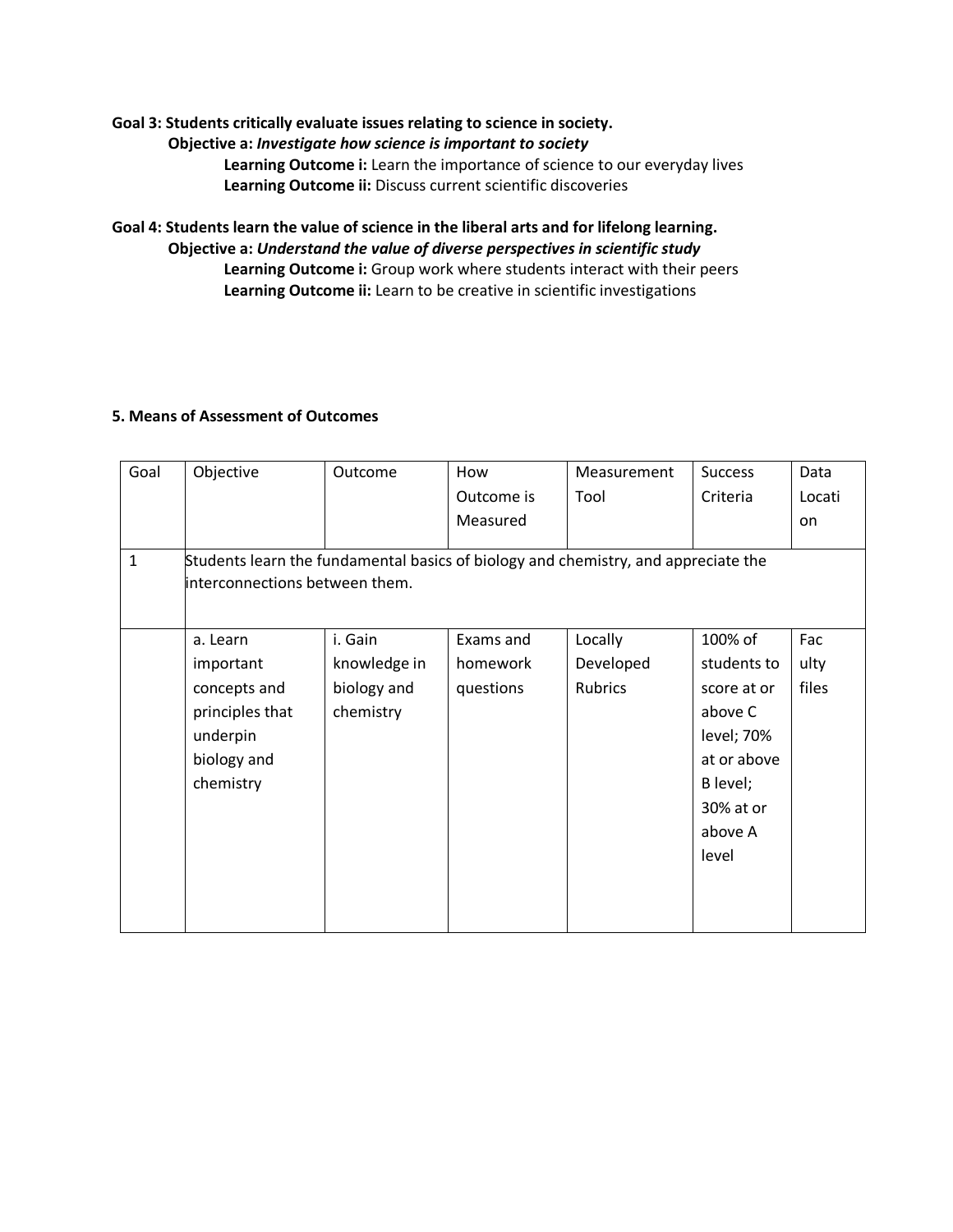|      |                                                                             | ii. Apply<br>concepts in<br>different<br>scenarios in<br>lecture and<br>lab                           | Discussion<br>questions<br>and lab<br>reports/han<br>douts                                                                                                                                              | Locally<br>Developed<br>Rubrics | 100% of<br>students to<br>score at or<br>above C<br>level; 70%<br>at or above<br>B level;<br>30% at or<br>above A<br>level | Fac<br>ulty<br>files |
|------|-----------------------------------------------------------------------------|-------------------------------------------------------------------------------------------------------|---------------------------------------------------------------------------------------------------------------------------------------------------------------------------------------------------------|---------------------------------|----------------------------------------------------------------------------------------------------------------------------|----------------------|
|      |                                                                             |                                                                                                       |                                                                                                                                                                                                         |                                 |                                                                                                                            |                      |
| Goal | Objective                                                                   | Outcome                                                                                               | How<br>Outcome is<br>Measured                                                                                                                                                                           | Measurement<br>Tool             | <b>Success</b><br>Criteria                                                                                                 | Data<br>Locati<br>on |
|      | b. Demonstrate<br>the<br>interrelationshi<br>ps of chemistry<br>and biology | i. Understand<br>basic<br>biochemical<br>pathways<br>such as<br>photosynthesi<br>s and<br>respiration | Class<br>activities in<br><b>Biol 130,</b><br>specifically<br>the<br>diagrams of<br>photosynth<br>esis and<br>respiration,<br>Chem 213 -<br>lab activity,<br>and Chem<br>214, final<br>exam<br>question | Locally<br>Developed<br>Rubrics | 100% of<br>students to<br>score at or<br>above C<br>level; 70%<br>at or above<br>B level;<br>30% at or<br>above A<br>level | Fac<br>ulty<br>files |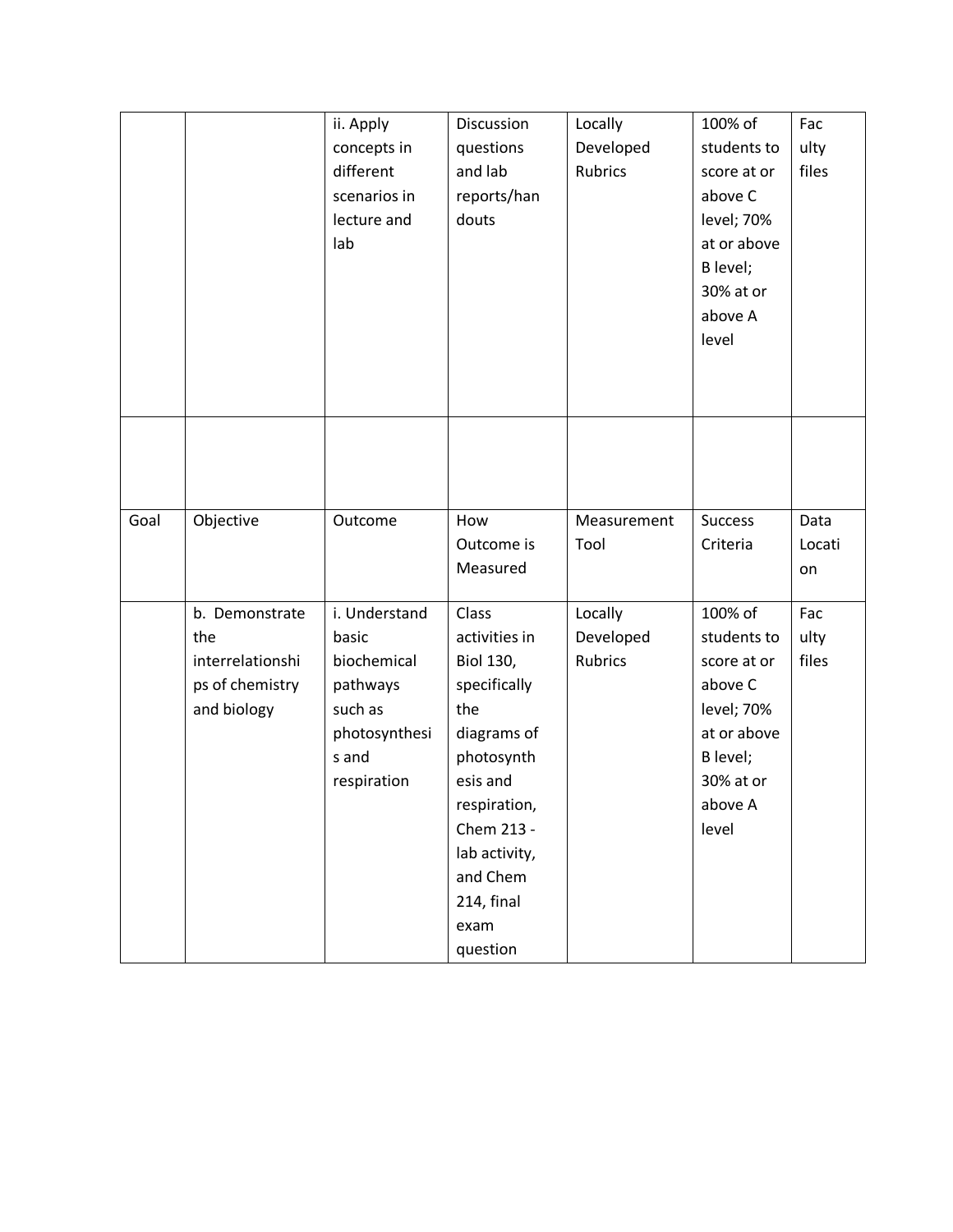|   |                                                                                                  | ii. Describe    | Exams and      | Locally          | 100% of      | Fac              |
|---|--------------------------------------------------------------------------------------------------|-----------------|----------------|------------------|--------------|------------------|
|   |                                                                                                  | the bonding     | lab activities | Developed        | students to  | ulty             |
|   |                                                                                                  | mechanisms      |                | Rubrics          | score at or  | files            |
|   |                                                                                                  | found in        |                |                  | above C      |                  |
|   |                                                                                                  | major classes   |                |                  | level; 70%   |                  |
|   |                                                                                                  | of biological   |                |                  | at or above  |                  |
|   |                                                                                                  | molecules       |                |                  | B level;     |                  |
|   |                                                                                                  |                 |                |                  | 30% at or    |                  |
|   |                                                                                                  |                 |                |                  | above A      |                  |
|   |                                                                                                  |                 |                |                  | level        |                  |
| 2 | Students investigate scientific questions using the scientific method and proper research        |                 |                |                  |              |                  |
|   | techniques, and learn to evaluate data and communicate their results both orally and in writing, |                 |                |                  |              |                  |
|   | using proper technology.                                                                         |                 |                |                  |              |                  |
|   |                                                                                                  |                 |                |                  |              |                  |
|   | a. Learn the                                                                                     | i. Design a lab | Lab projects   | Locally          | 100% of      | Fac              |
|   | scientific                                                                                       | or field study  |                | Developed        | students to  | ulty             |
|   | method and                                                                                       | using the       |                | <b>Rubrics</b>   | score at or  | files            |
|   | how to properly                                                                                  | scientific      |                |                  | above C      |                  |
|   | conduct a                                                                                        | method          |                |                  | level; 70%   |                  |
|   | scientific study                                                                                 |                 |                |                  | at or above  |                  |
|   |                                                                                                  |                 |                |                  | B level;     |                  |
|   |                                                                                                  |                 |                |                  | 30% at or    |                  |
|   |                                                                                                  |                 |                |                  | above A      |                  |
|   |                                                                                                  |                 |                |                  | level        |                  |
|   |                                                                                                  |                 |                |                  |              |                  |
|   |                                                                                                  |                 |                |                  |              |                  |
|   |                                                                                                  | ii. results in  | Lab projects   | $\boldsymbol{u}$ | $\mathbf{u}$ | $\boldsymbol{u}$ |
|   |                                                                                                  | lab report &    |                |                  |              |                  |
|   |                                                                                                  | presentation    |                |                  |              |                  |
|   | b. Evaluate data                                                                                 | i. Students can | Exams and      |                  | 100% of      |                  |
|   |                                                                                                  | make and        |                | Locally          |              | Fac              |
|   | using statistical                                                                                |                 | lab activities | Developed        | students to  | ulty             |
|   | methods such                                                                                     | evaluate        |                | Rubrics          | score at or  | files            |
|   | as graphs and                                                                                    | graphs          |                |                  | above C      |                  |
|   | basic summary                                                                                    |                 |                |                  | level; 70%   |                  |
|   | measurements                                                                                     |                 |                |                  | at or above  |                  |
|   |                                                                                                  |                 |                |                  | B level;     |                  |
|   |                                                                                                  |                 |                |                  | 30% at or    |                  |
|   |                                                                                                  |                 |                |                  | above A      |                  |
|   |                                                                                                  |                 |                |                  | level        |                  |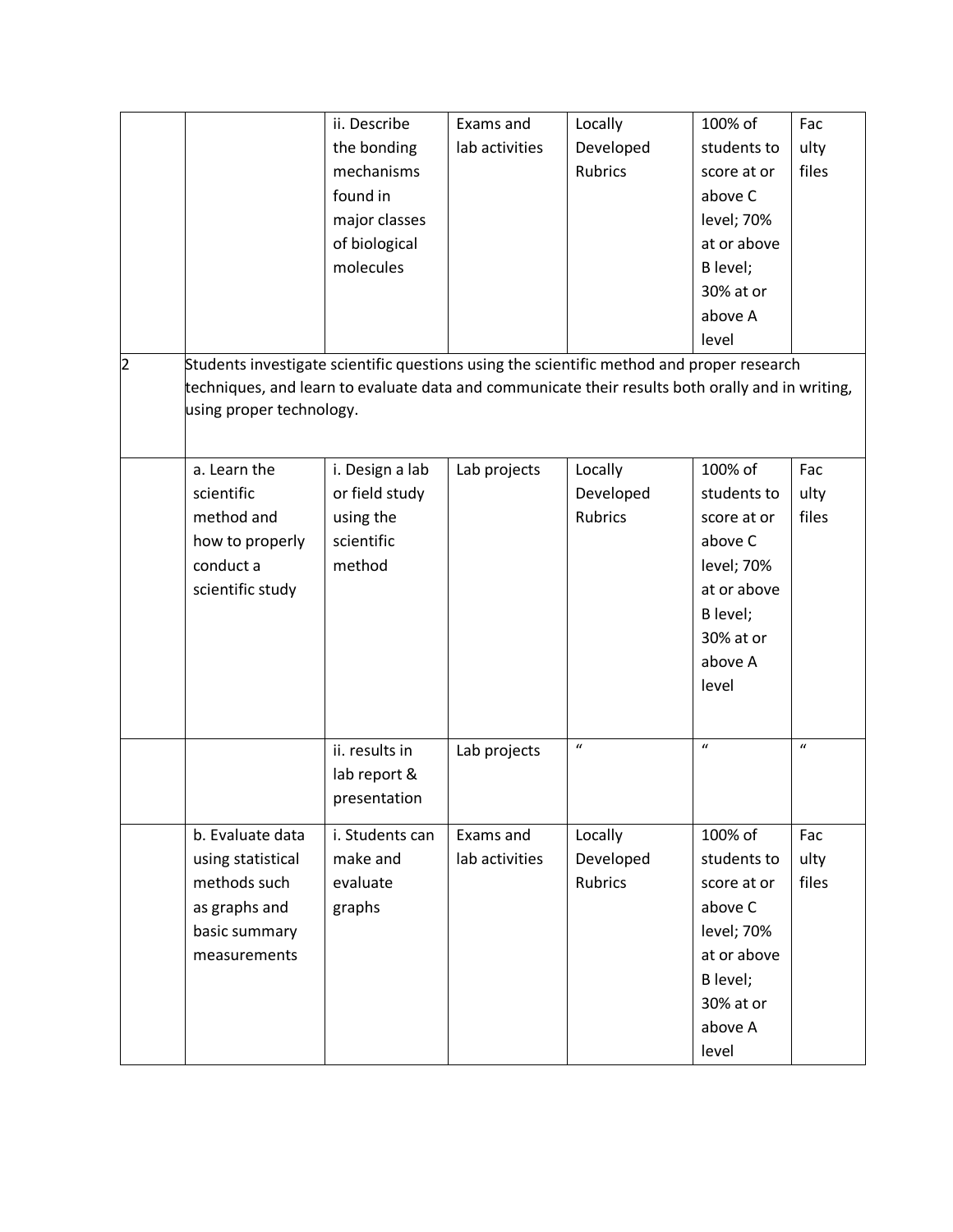|   |                                                                                              | ii. Students    | Lab        | Locally        | 100% of     | Fac   |
|---|----------------------------------------------------------------------------------------------|-----------------|------------|----------------|-------------|-------|
|   |                                                                                              | can use excel   | activities | Developed      | students to | ulty  |
|   |                                                                                              | to conduct      |            | <b>Rubrics</b> | score at or | files |
|   |                                                                                              | simple          |            |                | above C     |       |
|   |                                                                                              | statistical     |            |                | level; 70%  |       |
|   |                                                                                              | analyses        |            |                | at or above |       |
|   |                                                                                              |                 |            |                | B level;    |       |
|   |                                                                                              |                 |            |                | 30% at or   |       |
|   |                                                                                              |                 |            |                | above A     |       |
|   |                                                                                              |                 |            |                | level       |       |
|   | c. Evaluate the                                                                              | i. Learn how    | Lab and    | Locally        | 100% of     | Fac   |
|   | value of sources of                                                                          | to find         | lecture    | Developed      | students to | ulty  |
|   | information found                                                                            | primary         | activities | <b>Rubrics</b> | score at or | files |
|   | on the internet and                                                                          | research        |            |                | above C     |       |
|   | in print                                                                                     | sources         |            |                | level; 70%  |       |
|   |                                                                                              |                 |            |                | at or above |       |
|   |                                                                                              |                 |            |                | B level;    |       |
|   |                                                                                              |                 |            |                | 30% at or   |       |
|   |                                                                                              |                 |            |                | above A     |       |
|   |                                                                                              |                 |            |                | level       |       |
|   |                                                                                              | ii. Use primary | Lab and    | Locally        | 100% of     | Fac   |
|   |                                                                                              | literature      | lecture    | Developed      | students to | ulty  |
|   |                                                                                              | sources to      | activities | <b>Rubrics</b> | score at or | files |
|   |                                                                                              | support a       |            |                | above C     |       |
|   |                                                                                              | thesis          |            |                | level; 70%  |       |
|   |                                                                                              |                 |            |                | at or above |       |
|   |                                                                                              |                 |            |                | B level;    |       |
|   |                                                                                              |                 |            |                | 30% at or   |       |
|   |                                                                                              |                 |            |                | above A     |       |
|   |                                                                                              |                 |            |                | level       |       |
| з | Students critically evaluate issues relating to science in society and learn proper research |                 |            |                |             |       |
|   | techniques.                                                                                  |                 |            |                |             |       |
|   |                                                                                              |                 |            |                |             |       |
|   |                                                                                              |                 |            |                |             |       |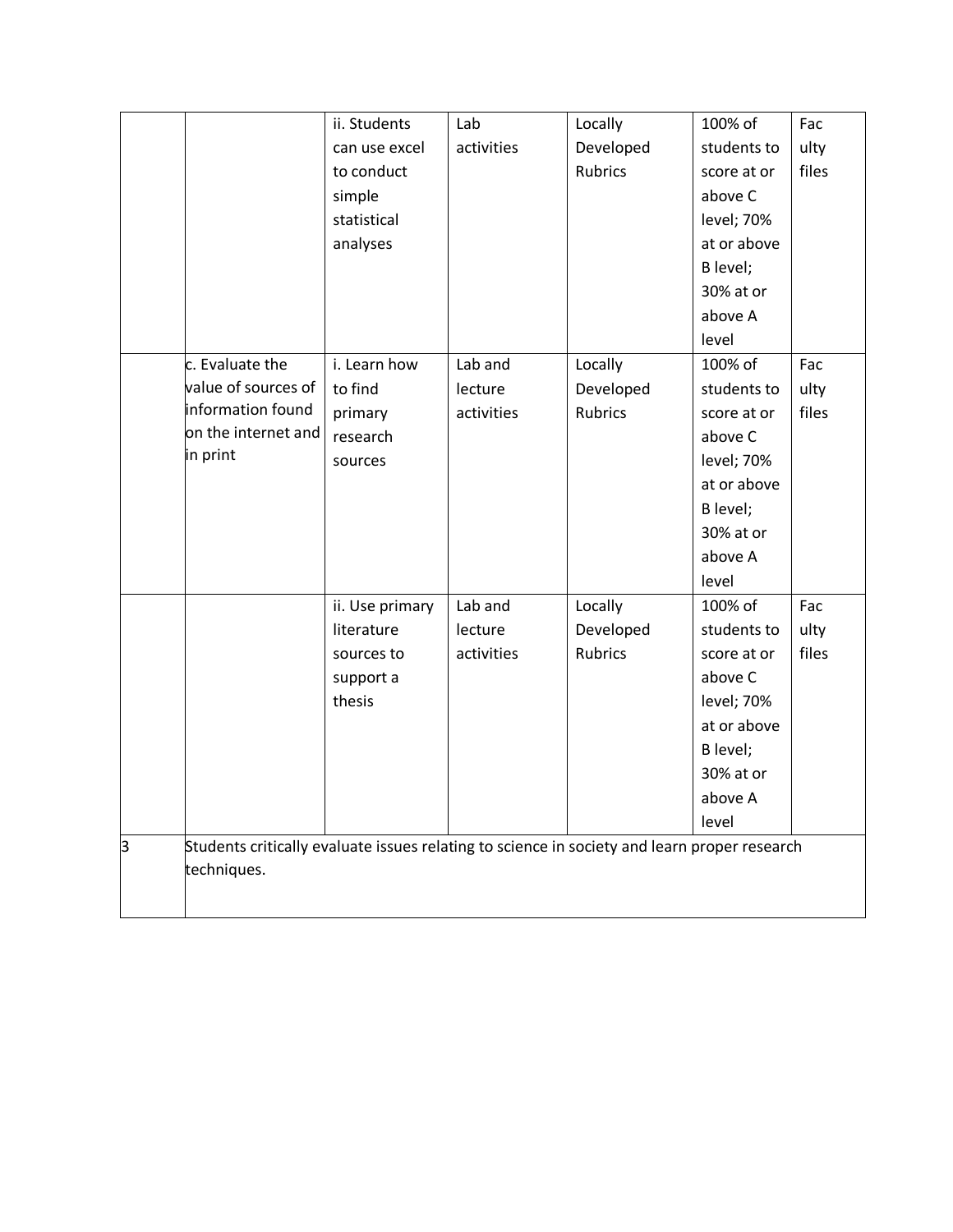|    | a. Investigate                                                                     | i. Learn the   | Class        | Locally        | 100% of     | Fac   |
|----|------------------------------------------------------------------------------------|----------------|--------------|----------------|-------------|-------|
|    | how science is                                                                     | importance of  | discussions  | Developed      | students to | ulty  |
|    | important to                                                                       | science to our | and projects | <b>Rubrics</b> | score at or | files |
|    | society                                                                            | everyday lives |              |                | above C     |       |
|    |                                                                                    |                |              |                | level; 70%  |       |
|    |                                                                                    |                |              |                | at or above |       |
|    |                                                                                    |                |              |                | B level;    |       |
|    |                                                                                    |                |              |                | 30% at or   |       |
|    |                                                                                    |                |              |                | above A     |       |
|    |                                                                                    |                |              |                | level       |       |
|    |                                                                                    | ii. Discuss    | Class        | Locally        | 100% of     | Fac   |
|    |                                                                                    | current        | discussions  | Developed      | students to | ulty  |
|    |                                                                                    | scientific     | and projects | <b>Rubrics</b> | score at or | files |
|    |                                                                                    | discoveries    |              |                | above C     |       |
|    |                                                                                    |                |              |                | level; 70%  |       |
|    |                                                                                    |                |              |                | at or above |       |
|    |                                                                                    |                |              |                | B level;    |       |
|    |                                                                                    |                |              |                | 30% at or   |       |
|    |                                                                                    |                |              |                | above A     |       |
|    |                                                                                    |                |              |                | level       |       |
| 4. | Students learn the value of science in the liberal arts and for lifelong learning. |                |              |                |             |       |
|    |                                                                                    |                |              |                |             |       |
|    |                                                                                    |                |              |                |             |       |
|    | a. Understand                                                                      | i. Group work  | Lab and      | Locally        | 100% of     | Fac   |
|    | the value of                                                                       | where          | lecture      | Developed      | students to | ulty  |
|    | diverse                                                                            | students       | projects     | <b>Rubrics</b> | score at or | files |
|    | perspectives in                                                                    | interact with  |              |                | above C     |       |
|    | scientific study.                                                                  | their peers    |              |                | level; 70%  |       |
|    |                                                                                    |                |              |                | at or above |       |
|    |                                                                                    |                |              |                | B level;    |       |
|    |                                                                                    |                |              |                | 30% at or   |       |
|    |                                                                                    |                |              |                | above A     |       |
|    |                                                                                    |                |              |                | level       |       |